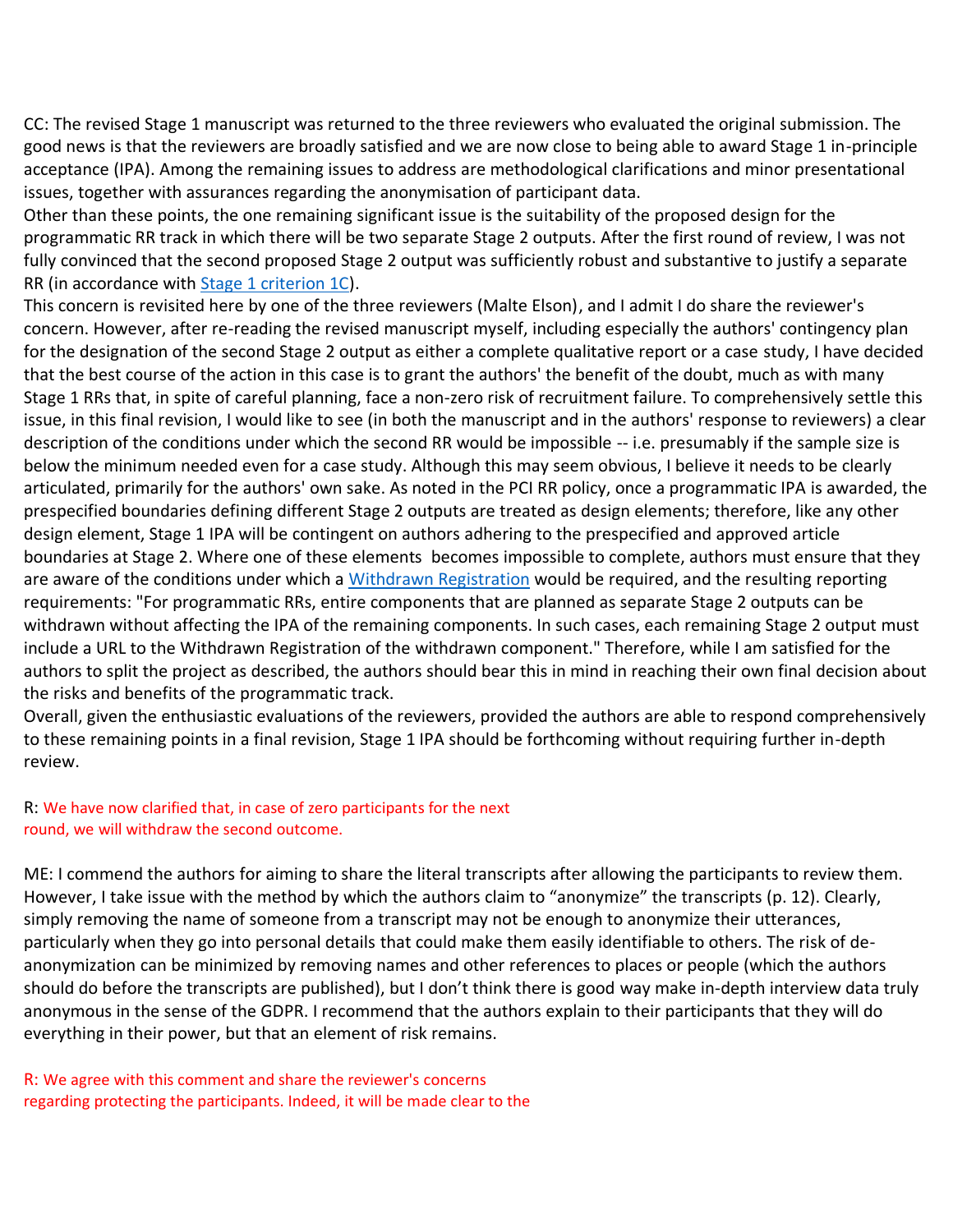participants that transcript sharing involves distinct risks. That said, we also note that the risks involved are not simply higher, but of different \*kind\*; because we do not share explicit demographic details (as survey studies often do), there are fewer automated means for participant identification (while transcript details can be more easily identified by e.g. locals). As for each participant, in addition to removing the usual names and other direct identifiers, we will process the transcripts in detail. We also note that the data will not be left for free download, but the FSD will control access to it so that only researchers with valid intentons can use it. By taking these and other such details carefully into consideration, we pursue a balance between minimizing risks, respecting the participants' autonomy, maximizing their wishes to contribute to scientific development, and meeting the highest standards of excellence in our own reserach.

MC: " both Group 1 and 2 participants will fill out various paper-based screening tools (Appendix 2);" –Appendix 2 shows 3 separate scales and a single-item question to measure gaming problems, as well as 6 other self-reported scales. Will all scores be reported in a table as part of the description? I assume these will not only be used as part of participants descriptions, but in later work; this might be explained a bit further. It might also be good to list any demographic information that will be collected.

R: We have added a note about this and a link to the other RR, from which the survey was applied. We must be very careful how and what demographic details will be reported and shared with the qualitative transcripts without compromising participant privacy; therefore, we rather not state explicit details at Stage 1 (which might lead to difficulties at Stage 2 if we promise to report something that we cannot report after all). Depending on the sample, we will use descriptive abstraction in a way that is safe and informative. We have not planned specific future use for these surveyed data , but at least the listed screening tool outcomes will be stored for reuse.

MC: "we expect these meaningsthe above to produce significant life conflicts for the treatment-seeking"—do you expect that the meaningfulness they derive to be the thing that produces conflict? or can the conflict derive from aspects that aren't seen as meaningful and positive, like symptoms/impairment? E.g., play that feels like a compulsion—you're no longer getting anything out of it but you still feel like you have to keep doing it. Any counterbalancing positive aspects/meaning are outweighed by the loss of control/continuance despite problems. This, I think, would be more likely to cause life conflict rather than the meaning itself. I think " because that meaningful behavior clashes with their other key valuesabove." can be deleted, unless your hypothesis is predicated on the meaning itself causing the conflict.

## R: We agree with this accurate comment; the part has been revised accordingly.

MC: "forums by recommendation of the Finnish Esports Federation (https://seul.fi), with whom we collaborate –" this potential conflict of interest should be explained in greater detail.

R: We have reframed this part into: "which has assisted us in previous research as well" to avoid confusion. We coudn't see the potential COI earlier, but after this, we agree this is something that should be addressed. To control the already high word count in the ms, we address this issue here. The SEUL has a good network for local active players, and has thus assisted us (and other researchers) in finding participants in several previous studies. They share us a list of clubs, teams, etc. which allow contacting criteria meeting players directly. In this assisting role, SEUL has very little agency in terms of participant recruitment, as we choose the communities/institutions which we contact (and the participants in those communities/instutitions who volunteer to participate). We should also keep in mind that this is still only a potential COI; SEUL